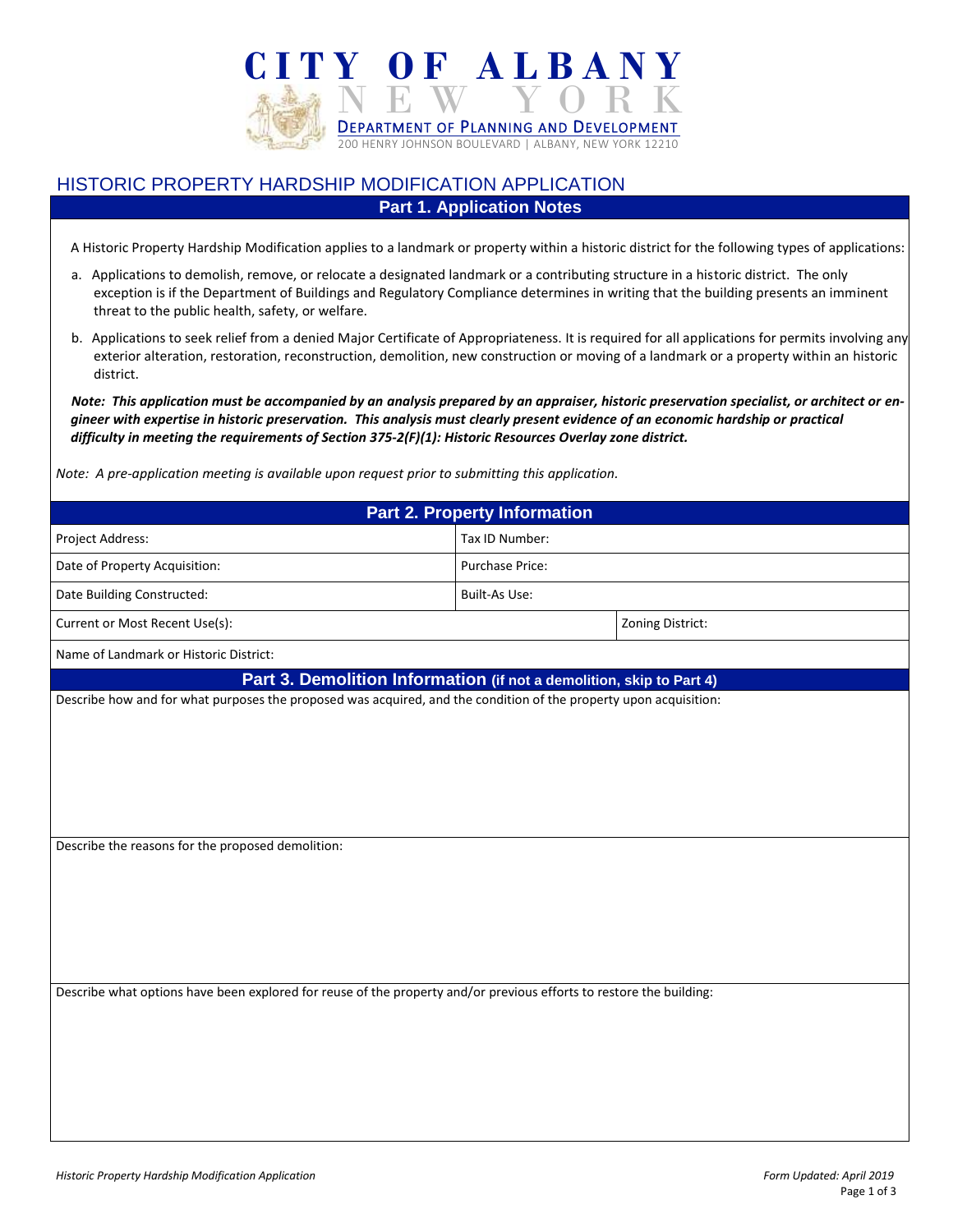## **Part 4. Alteration Information (if a demolition, skip to Part 5)**

Detail the nature and extent of the proposed alterations:

Indicate which sections in the Historic Resources Overlay District [Section 375-2(F)(1)] are requested to be waived or modified and the extent of the waiver or modification:

Describe how compliance with the aforementioned provisions would derive the property owner of a reasonable return on investment in the property should those provisions be applied in this circumstance:

Describe the uniqueness of the request and why these circumstances do not or cannot apply to similarly situated properties:

Detail any or all alterative considered as a part of this evaluation: